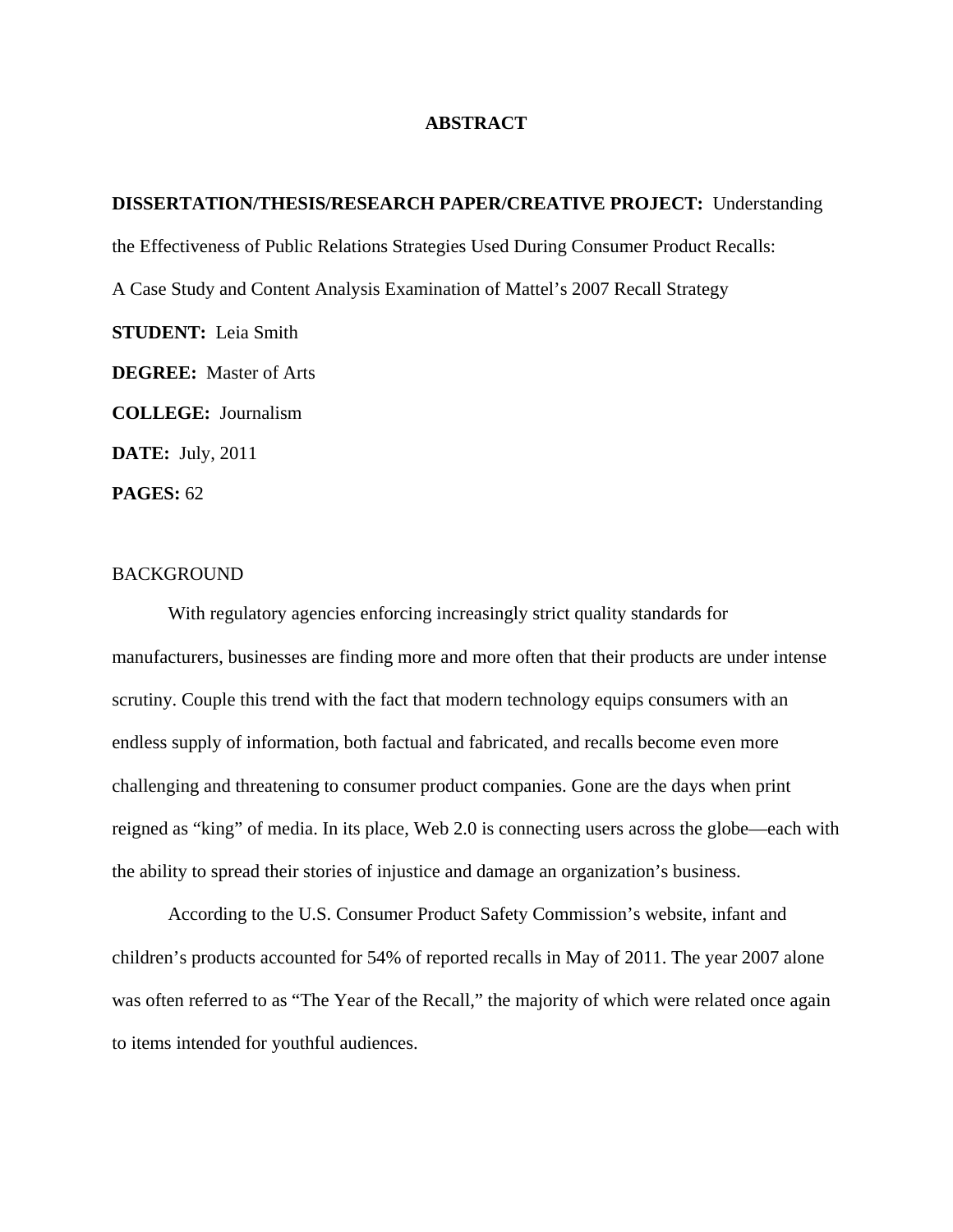# STATEMENT OF PROBLEM

Due to this tidal wave of product recalls, public relations professionals have a greater need than ever to learn from past crisis strategies in an effort to improve their own crisis management plans. Because recalls involving children's products evoke an overtly emotional response, they arguably present a significant challenge to public relations professionals. Preparation and education within this realm afford practitioners valuable knowledge that holds the potential to preserve corporate reputation and maintain consumer loyalty in the wake of a recall.

# **METHOD**

This research paper examines the impact of public relations strategies employed in the midst of a major Mattel recall involving more than 19 million toys from August to September of 2007. First, a literature review of the company's response to the situation was conducted. Based upon the work of Coombs and others, this analysis provides reasoning in which principles and generalizations emerge that apply to the practice of public relations in a crisis situation. Using a single, mainstream case like Mattel, this study meets the four essential characteristics of case study research as defined by Wimmer and Dominick. As such, the case study is particularistic, descriptive, heuristic and inductive in nature to ensure teaching potential for other public relations practitioners.

Secondly, a content analysis was performed using media coverage to further analyze the effectiveness of Mattel public relations strategies. By examining media stories before, during and after the recall, data were generated to analyze media coverage of the company's reputation throughout the crisis. Using LexisNexis, Associated Press coverage was scrutinized for any